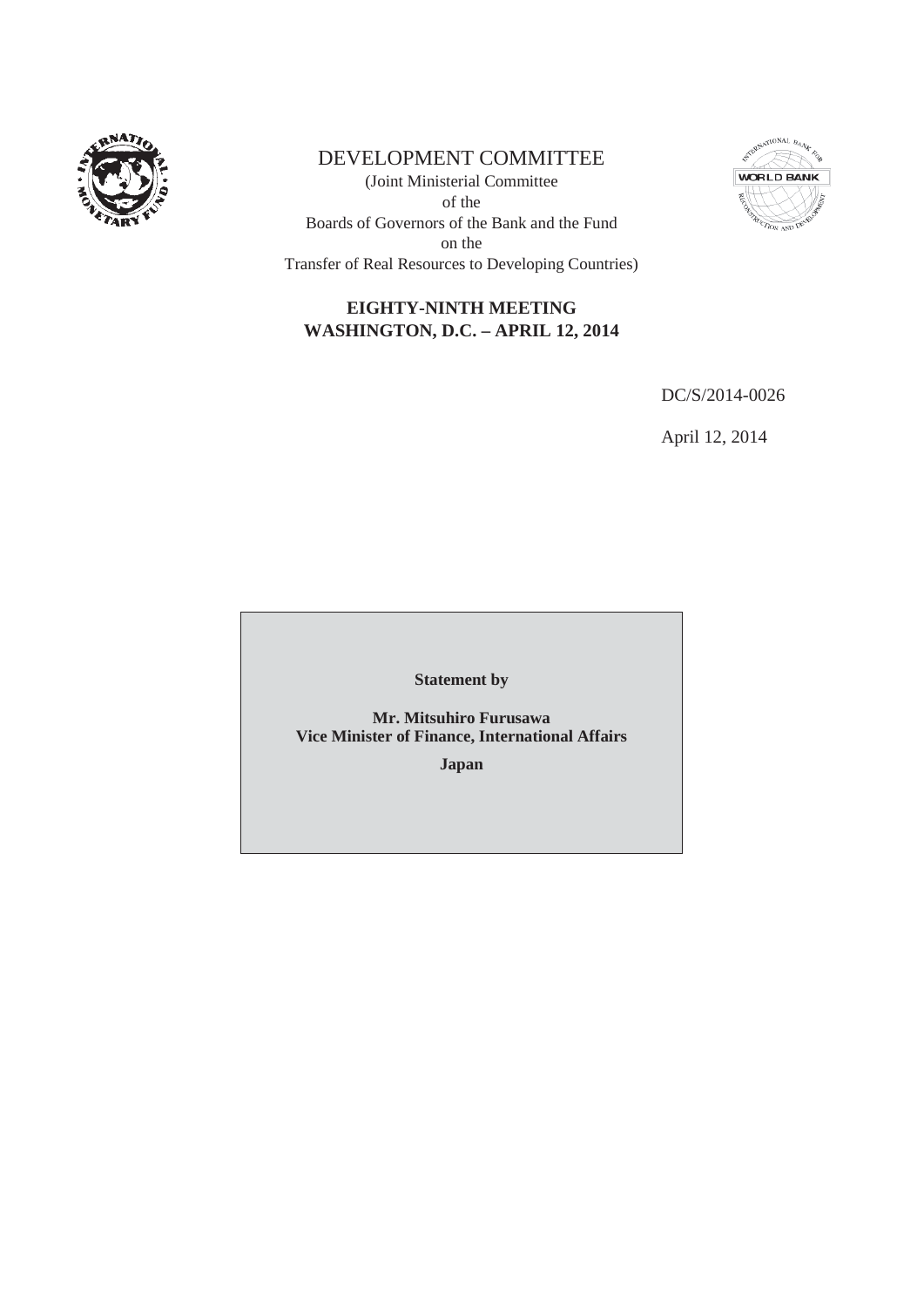#### **Statement by**

# **Mr. Mitsuhiro Furusawa Vice Minister of Finance, International Affairs**

#### **Japan**

## **89th Meeting of the Development Committee**

# **April 12, 2014 Washington, D.C.**

#### **1. IDA 17th Replenishment**

It is great pleasure for us to express our congratulations on the successful IDA 17th replenishment (IDA-17).

We are very pleased that IDA received the largest level of contributions ever, even at a time when many donors are facing severe fiscal constraints and limited capability to provide financial assistance. This clearly demonstrates the success of the new loan contribution scheme, through the wisdom gained by donor countries and the World Bank's secretariat in order to secure the amount of funds necessary for assisting developing countries. This record level of support also underscores IDA's leading role in supporting sustainable growth and poverty reduction in developing countries. We put emphasis on the IDA's role of providing valuable development expertise, as well as on the effect that loan programs from IDA to its client countries urge them to pursue sound and responsible macro-economic policy that enables them to pay back their debts in a timely manner. The experience of Japan, which used to be a borrower from the World Bank, must be a good example of the effect.

Japan announces that it would contribute about 312.0 billion yen in the form of subscription and about 194.0 billion yen in the form of a concessional loan to the IDA. These contributions reflect our appreciation of the fact that the strategic focus of IDA-17 is now consistent with ours. For example, the IDA made decisions to enhance its assistance in the field of healthcare in order to realize inclusive growth; to include disaster risk management (DRM), together with climate change, among the priority assistance areas based on the increasing international awareness of the importance of DRM in development agenda; and to strengthen measures to reduce poverty in Asian countries such as Myanmar, which re-joined the international community only recently, and India, where a large number of people live in extreme poverty despite a rise in the average income level. We are pleased to report to you today that a related bill necessary for Japan to provide an additional subscription to the IDA was approved by the Diet on March 28th.

# **2. Japan's Support for Developing Countries**

Japan, which used to be one of the largest borrowers from the World Bank, has achieved significant economic development and is now a major donor country as the second largest shareholder of the bank. We believe that the development and growth of the private sector is important for developing countries to achieve sustainable economic growth and reduce poverty in light of their own experiences and those of East Asian countries. For this reason, Japan has placed emphasis on support for infrastructure development, which forms the foundation for the above, the formulation of development policies, and technical assistance for human resource development. In addition, Japan has recently been also placing emphasis on assistance in such fields as disaster risk management, global environmental issues, and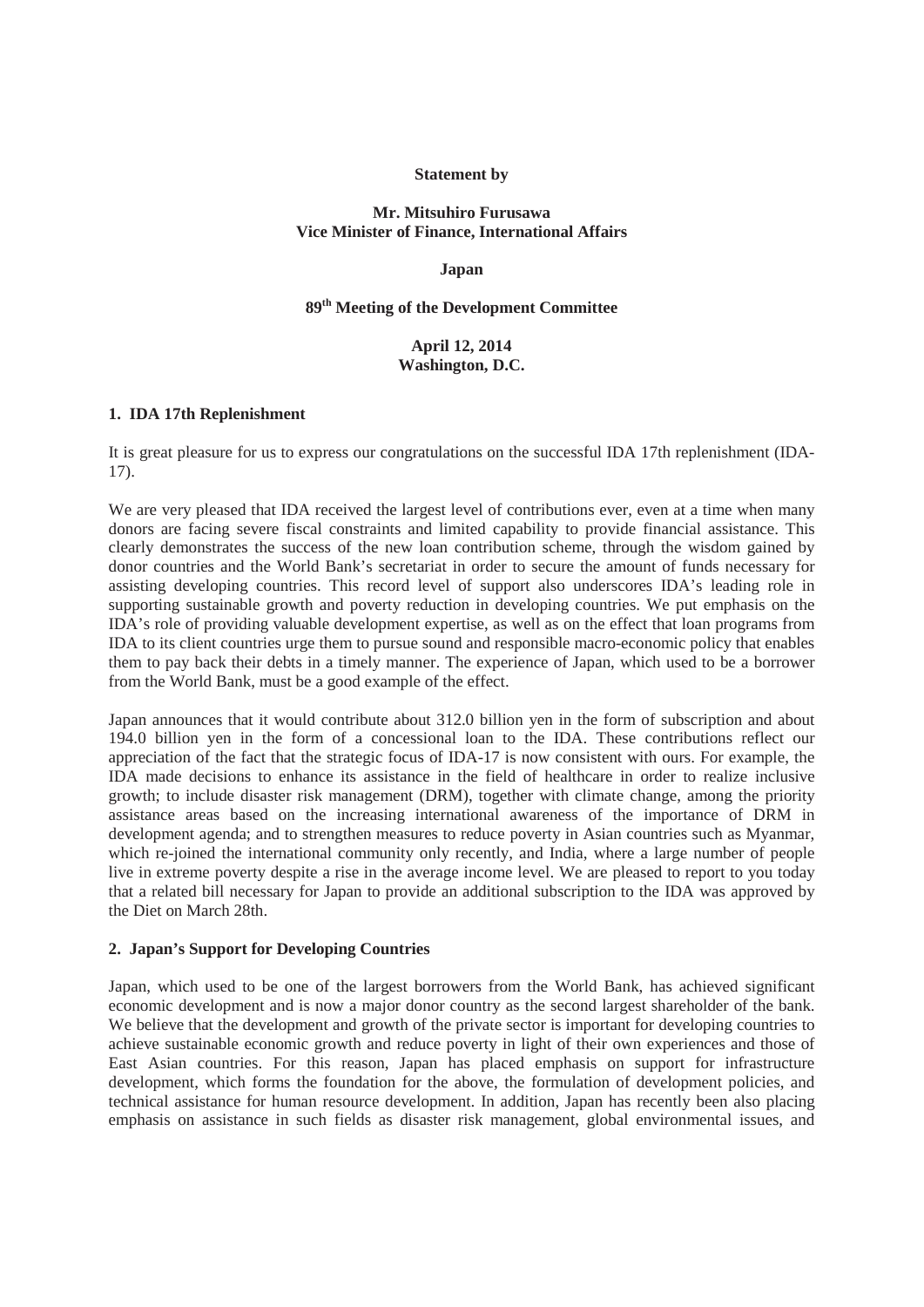healthcare, as it pays attention to factors that could impede inclusive and sustainable growth. The World Bank has also integrated such idea into its strategies, so Japan will deepen its cooperative relationship with the World Bank in terms of policy as well as finance.

## **(1) Disaster Risk Management (DRM)**

Large-scale natural disasters, once they occur, take a heavy toll on the lives of people. They also lead to annihilating years-worth of development efforts in an instant. In particular, poor and socially vulnerable people are likely to be affected most. If the disaster response capability is lacking, inequality may grow. Therefore, it is important for each country to incorporate DRM into its development agenda and to appropriately implement development plans reflecting the need to prepare for natural disasters. As a country well-experienced in responding to various disasters, we believe that we have a responsibility to promote global cooperation in the field of DRM and we are working with the World Bank to promote the mainstreaming of DRM in development policy.

We welcome the World Bank's inclusion of a progress report on mainstreaming DRM as one of the Development Committee's background papers. We are also pleased that in-depth discussions have been held on the achievements of the Annual Meeting in Tokyo and the Sendai Dialogue in 2012, and that practical measures are being implemented under the framework of the Sendai Report. As mentioned above, DRM is included in the special themes of IDA-17. We urge the World Bank to appropriately position DRM under the newly introduced Systematic Country Diagnostic (SCD) and the Country Partnership Framework (CPF).

In February, Japan and the World Bank started a new joint program for mainstreaming DRM. Japan will expand technical assistance for disaster risk management suited to developing countries' needs and will support the formulation of development plans reflecting the need to prepare for natural disasters. We urge the World Bank to make effective use of the World Bank DRM Hub based in Tokyo in implementing projects on this important issue. We also urge the further promotion of DRM assistance in developing countries, including opportunities for disseminating Japan's technology and expertise.

#### **(2) Global Environmental Issues**

Global environment issues pose the serious risk of impeding sustainable economic growth in developing countries and are some of the most pressing challenges facing humanity. Japan has been supporting international efforts to preserve the global environment, including those to address climate change. In particular, Japan has highly valued the role of the Global Environment Facility (GEF), which has been engaging in a broad range of activities through innovative approaches for more than 20 years. The importance of tackling climate change, among other issues, has been recognized increasingly more keenly at many occasions, including the 38th session of the Intergovernmental Panel on Climate Change (IPCC) held in March in Yokohama, Japan. Since the new financial mechanism of the United Nations Framework Convention on Climate Change (UNFCCC) has yet to be operationalized, Japan is of the view that it should make a realistic choice and concentrate its contribution on the GEF, which is the only active financial mechanism at the moment. In addition, the role of the GEF will further expand because of new tasks, such as mercury management under the Minamata convention adopted in Kumamoto, Japan, in 2013, and measures for biodiversity conservation and restoration in line with the Aichi Biodiversity Target adopted in 2010. It is critical, therefore, that the GEF secures sufficient resources at its sixth replenishment currently negotiated under the leadership of CEO Ishii. Japan, having taken the lead in these international initiatives, intends to make a significantly increased contribution to the GEF. In order for the GEF to be able to capitalize its strength and bring about benefits with material impact on the global environment, Japan expects all donors to follow suit and make sufficient contributions to the GEF.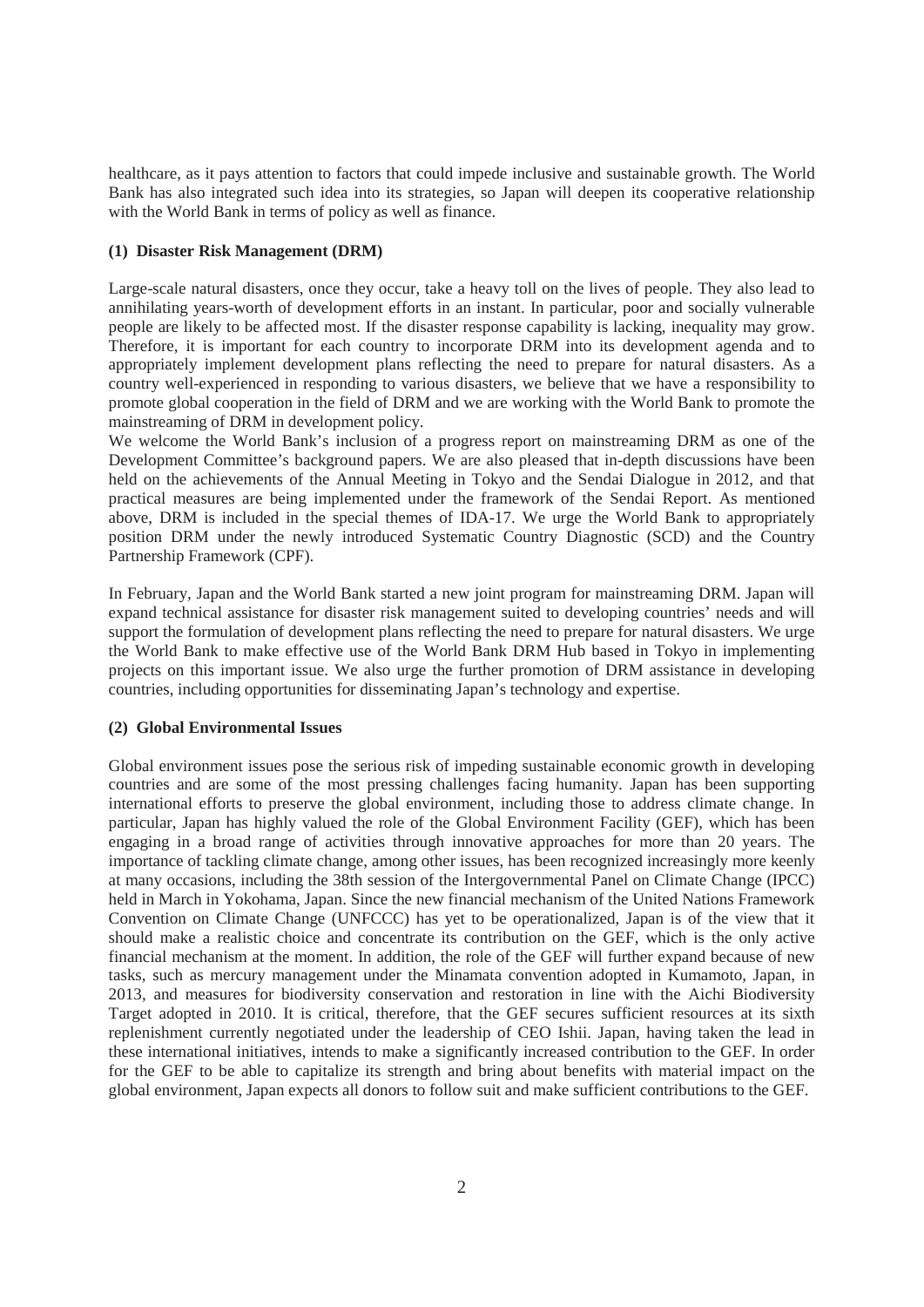#### **(3) Healthcare**

Healthcare serves not only to protect people's health and lives but also to build the foundation for economic and social development. The state of global health is changing significantly. In addition to the necessity to cope with aging populations, there are various health needs, including the need to address non-communicable diseases such as high blood pressure, diabetes and cancer. As a result, the importance of universal health coverage (UHC), whereby all people can receive healthcare services at an affordable cost when needed is being increasingly recognized. Japan achieved Universal Health Coverage in 1961. Since then, Japan's healthcare system has evolved to become fairer while containing costs. To the present, we have achieved the longest life expectancy in the world and an outstanding level of healthcare. Today, Japan faces new challenges. Healthcare costs are growing due to a rapidly aging population and the rising costs of medical technology. To improve the sustainability of the healthcare system, Japan is currently considering several reform measures to rationalize and streamline medical services. To share lessons from our experiences, Japan and the World Bank conducted a two-year study called the "Japan-World Bank Partnership Program on Universal Health Coverage." As the culmination of the joint study, in December 2013, a ministerial conference named "Global Conference on Universal Health Coverage" was held in Tokyo to share challenges and experiences in the Universal Health Coverage among countries and to disseminate Japan's experience and knowledge. The conference brought together country delegations including health ministers from Ghana, Myanmar, Senegal and Vietnam, representatives of multilateral organizations, academic experts, and representatives of civil society organizations, for discussions on achieving inclusive and sustainable growth through UHC.

To expand Japanese healthcare systems and services through the promotion of UHC, since last year, Japan has concluded Memorandums of Cooperation in the field of healthcare with Bahrain, Turkmenistan, Cambodia, Laos, Myanmar, Turkey and Vietnam. Japan will continue to promote cooperation in the healthcare sector in partnership with the World Bank.

#### **3. Expectations for the World Bank Group (WBG)**

On the theme of this Development Committee, "Growth in the Post-Crisis Global Economy: Policy Challenges for Developing Countries," we would like to present what we expect the WBG to implement.

First, we urge the WBG to contribute to the discussion of the post-2015 development agenda so that managing risks for sustainable development will be appropriately positioned in Post-Millennium Development Goals (Post-MDGs). The Post-MDGs, on which inter-governmental negotiations will start in September this year, will have a significant impact on how to address critical challenges related to international cooperation for assistance for developing countries amid the increasingly complex international circumstances in the post-crisis global economy. The risks that could impede sustainable growth, including natural disasters, global environmental issues and the increasingly diverse healthrelated needs, are difficult to deal with through the market mechanism and public mechanism of developing countries themselves, so they should be addressed under the framework of international public assistance. We would like to request the WBG to cooperate with development partners, including Japan, to contribute to the discussions on Post-MDGs in order to reflect such ideas.

Second, in order to achieve the two strategic goals set to resolve global development challenges, ending extreme poverty and boosting shared prosperity, it is necessary to accelerate the pace of economic growth especially in South Asia and sub-Saharan Africa, where a particularly large number of people live in extreme poverty. As indicated in the discussions held at the Fifth Tokyo International Conference on African Development (TICAD V) in Yokohama in June last year, the key is growth in the private sector, which will be the engine of development. We would like to request the WBG as a whole to provide stronger support than ever before so as to make sure that economic growth led by the private sector takes